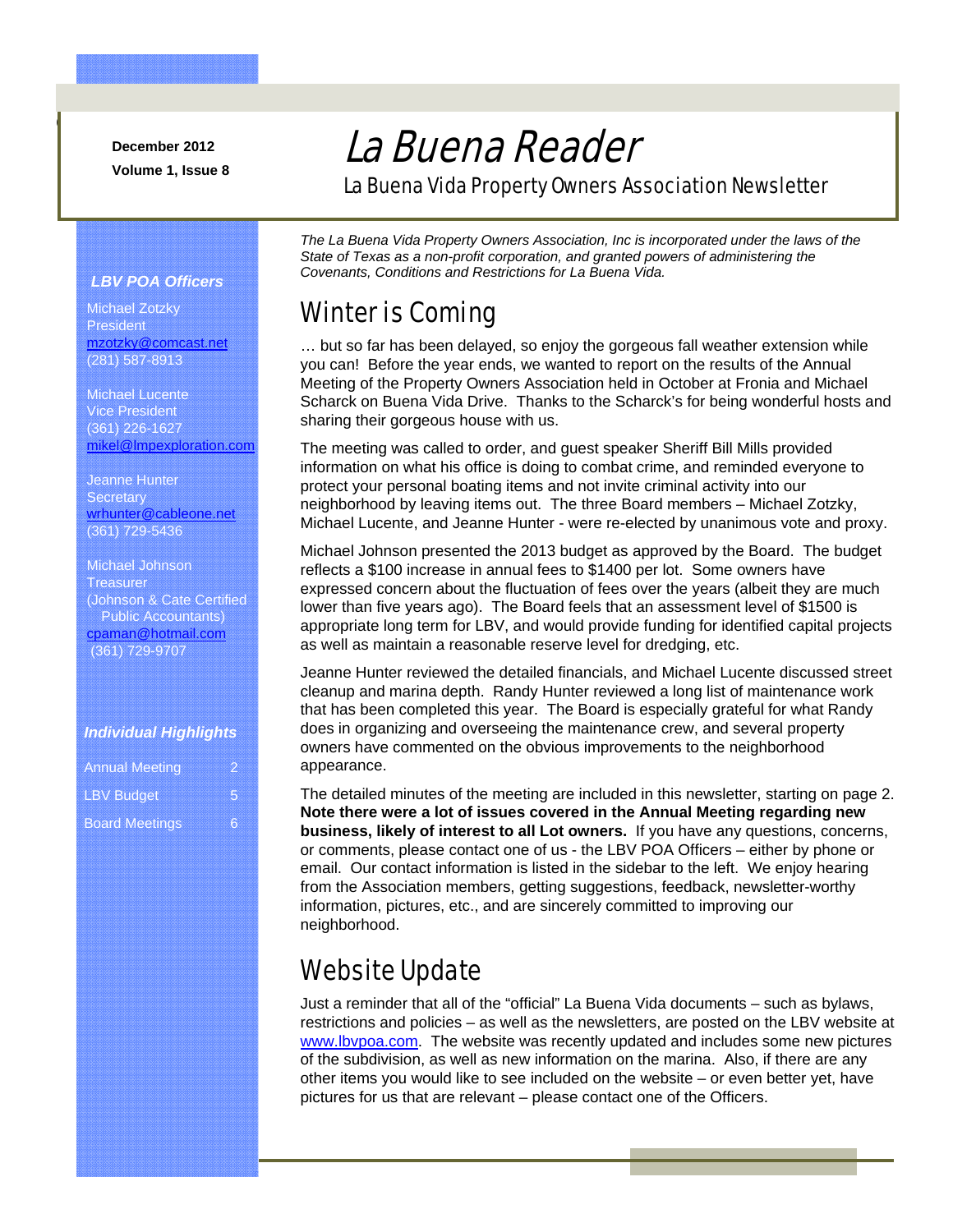### Minutes of the Annual Meeting

#### *Architectural Committee*

*Chair Michael Zotzky (281) 587-8913 mzotzky@comcast.net*

*Members David Becker (361) 884-3613 dkbecker1137@sbcglobal.net*

*Byron Fields (361) 883-4721 Byron.Fields@att.net*

*Randy Hunter (361) 729-5436 wrhunter@cableone.net* The annual meeting of the Members of LBV Property Owners' Association, Inc. was held at the home of Fronia and Michael Scharck, 22 La Buena Vida Drive at 2 p.m. on October 20, 2012. The following Members were present in person: Directors: Michael Zotzky, Michael Lucente and Jeanne Hunter Owners: Randy Hunter, Laurie Zotzky, Larry and Marlene Muenster, Michael and Fronia Scharck, Bob and Kari Hardesty, and Allen Samuels. In addition, Michael Johnson and Teresa Creekmore of Johnson & Cate attended. Aransas County Sheriff Bill Mills and his wife were invited guests and attended.

Michael Zotzky, President, served as chairman and welcomed everyone to the meeting. Sheriff Bill Mills spoke for a few minutes and provided information on what his office is doing to combat crime, provided an update on the jail and how he has lowered expenses, and the new equipment he has been able to obtain through various grants and donations. The sheriff reminded everyone to protect your personal boating items and to not invite criminal activity into our neighborhood by leaving items out.

The minutes of the 2011 Annual Meeting were approved as submitted.

Michael Johnson presented the Treasurer's Report as of September 30, 2012.

| Cash in Bank                                      | \$68,526.30 |
|---------------------------------------------------|-------------|
| <b>Accounts Receivable</b>                        | \$1,800.00  |
| Prepaid Insurance                                 | \$717.01    |
| <b>Total Assets</b>                               | \$71,043.31 |
| Total Liabilities & Deferred Income               | \$15,761.80 |
| <b>Association Equity</b>                         | \$55,281.51 |
| <b>Total Liabilities &amp; Association Equity</b> | \$71,043.31 |

Michael Johnson presented the 2013 budget as approved by the Board. The budget reflects an increase in annual fees to \$1400 per lot. Michael Zotzky commented that the Board felt an assessment level of \$1500 was appropriate long term for LBV, and



*(Front entrance. Photo courtesy of Jeanne Hunter )* 

would provide funding for identified capital projects as well as maintain a reasonable reserve level for dredging, etc. In addition, the Marina Assessment for the twelve privately owned slips has been established at \$200 per slip. (This is the same level as outlined in the dock sale agreement, but has not been charged to-date.) Per the restrictions, the marina assessment must be used for marina related expenses only, including utilities, maintenance and property taxes.

Michael Zotzky presented the Architectural Committee report. No construction plans are pending at this time. Zotzky also discussed the Building Height restrictions - specifically as they were amended in 2009 - and questions raised by a potential lot purchaser this summer. Upon investigation, it is clear that the 2009 amended Phase I Restriction, Article 3.4 Building Height, does not allow a building as high as the original Restriction. The 2009 amendment was not intended to reduce the allowable height, but to remove the confusing reference to highest ridge-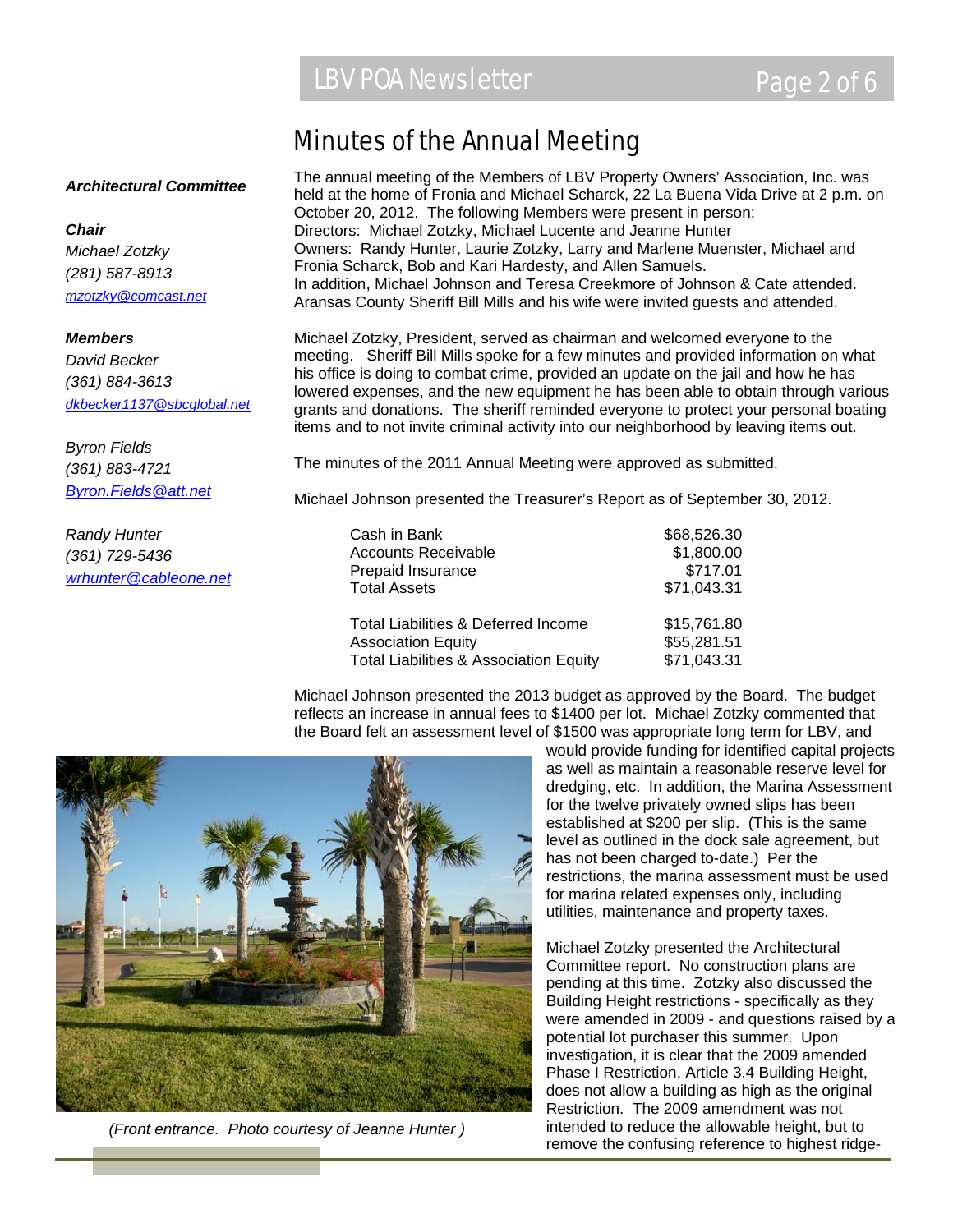### Annual Meeting Minutes (continued)

line mid-point. To address this - and to return the building height to the original allowance - the Architectural Committee has developed a Building Height Policy to be used until the Restriction can be properly amended by Lot owner vote. The Board subsequently approved the Policy, is now in effect for Phase I, and clearly defines building height and includes measurement examples for pitched or hip roof, gable, mansard and flat roofs. This approved policy is available on the website, and recorded at the Aransas County Courthouse: http://www.lbvpoa.com/LBV\_BuildingHeight\_Oct2012.PDF (Note that Phase III Restrictions were not amended in 2009, but from a practical standpoint are the same as this Policy.)

Jeanne Hunter reviewed the itemized (detailed) revenue and expenses for fiscal year 2012, and the projected numbers for 2013. The highest expense for 2012 was water usage at \$19,200. She noted that master valves have now been installed to prevent water loss due to sprinkler controller failure, or line break - which has historically resulted in some very large water bills. Regarding water, Jeanne reminded everyone that the water spigot at the marina is not potable (it is hooked up to a sprinkler trunk line), but funds will be used from the marina assessment in 2013 to fix this. The front entrance landscape lighting was done this year and - although it was a budgeted item - it did require use of some of the reserve funds. At year-end fiscal 2012, the reserve is projected to be \$55,300, a reduction of \$4,300 vs. the previous year-end.

Michael Lucente discussed the clean-up effort to the street, due to the August 2012 oil spilled by Allied Waste. The truck spilled a large amount of oil on the street, with the largest concentration of oil between Lots 9 and 21. Michael worked with the clean-up crew assigned by Allied Waste, and believes we have been able to restore the appearance as best as possible.

Mike Lucente discussed water depth in the lake, at the marina, and in the channel entrance. Actual measurements were taken by a potential buyer that was interested in building a slip at the marina to dock a large boat. This 65 feet long boat with 6 feet draft motored in thru the channel, and moved about in the marina area. There were some shallow areas found only up against the north and south bulkheads of the channel entrance - which were also confirmed by LBV residents.



*(Marina slips for lease - freshly cleaned and sealed. Photo courtesy of Jeanne Hunter )* 

The boat captain suggested that the associated narrowing of the channel was probably working well to provide velocity to keep the opening scoured. As follow-up, the developer confirmed that the original permit for LBV depth was for 10 feet, and the lake channel and the marina area (from Phase I bulkhead across approximately 250 feet to the Phase II bulkhead) was dredged to this depth. (In 2009, the lake channel in front of the Hunter residence was surveyed before dock installation, and found to have 8-10 ft. depth across 50- 70 ft. channel.) Following a discussion, the board agreed to look into marking the entrance with a floating buoy

Randy Hunter reviewed the maintenance work that has been completed this year, which included the completion of the new LED lights for the palm trees, installation of an additional key pad for the gate, cleaning the front stucco wall and sign, tree trimming and fertilizing, street light bulb and sensor replacement and refinishing the wood at the mailbox. In addition, the marina area received much needed enhancements including capping the dangerous open top on the bulkhead, the docks were cleaned and sealed, and the poles were capped. The board asked everyone to let Randy know if you see something that needs attention.

With a total of 22 of the eligible 47 property owners voting via proxy or in person the following individuals were re-elected as Directors of the Association: Michael Zotzky, Michael Lucente and Jeanne Hunter. Several ballots were not eligible to be counted as they were signed and dated, but did not indicate a candidate. Please remember to circle or check the box on all future ballots. Ballots were counted by Teresa of Johnson & Cate.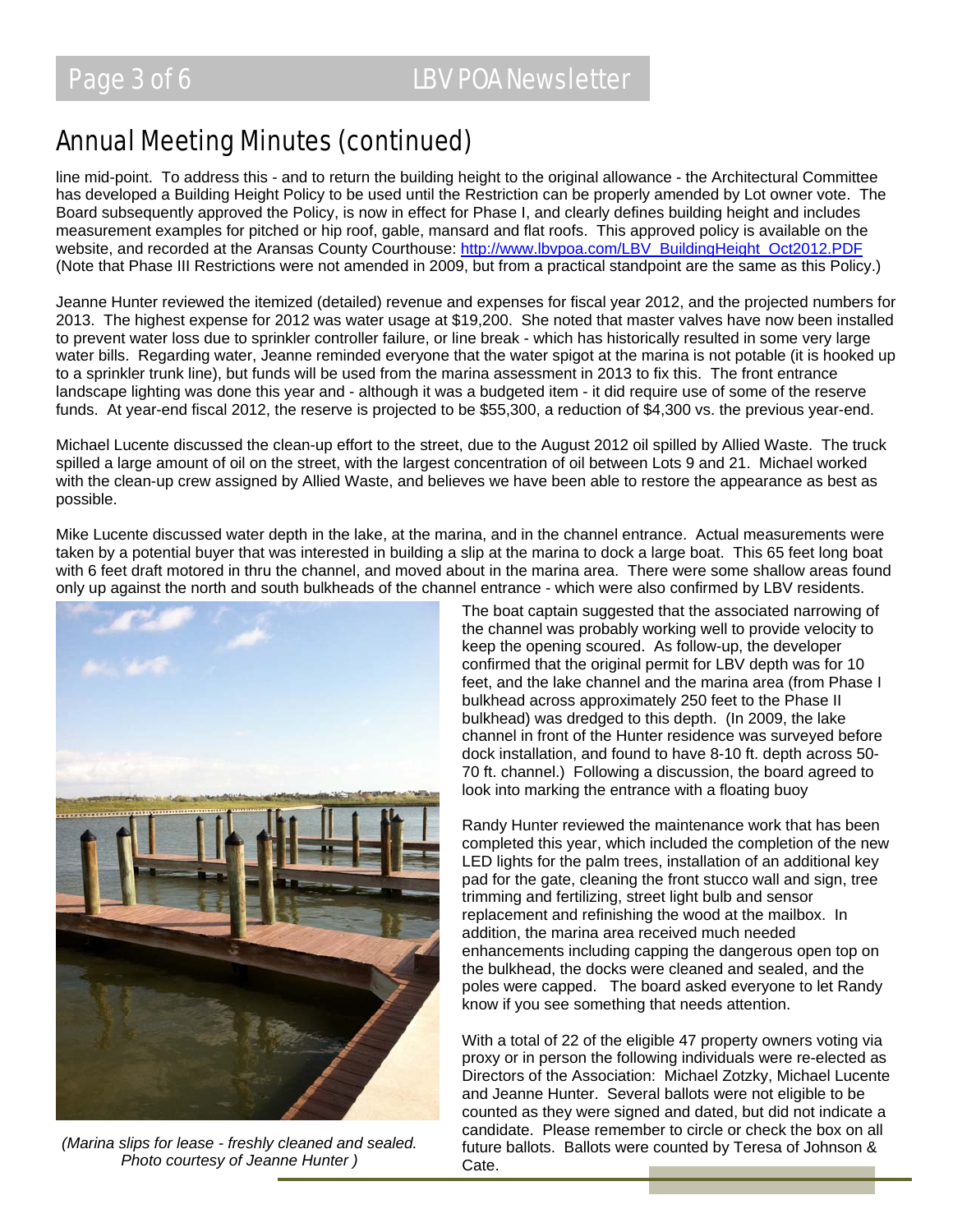### Annual Meeting Minutes (continued)

The following topics were discussed under new business:

• Dockside Rules. A "draft" version of Dockside Rules and Regulations was presented for review. The Dockside Rules and Regulations were developed by the Board in an attempt to promote safety and comfort for everyone using the marina, as well as protect private and common property. These rules are standard for all marinas – public and private – including Key Allegro, Cove Harbor, and others. The rules were reviewed with owners, and several questions asked. No objections were cited, nor were any changes or additions recommended. It was suggested that if the owners thought of any suggestions or comments, to please contact a board member. If no changes are recommended, the policy will be adopted by vote at the next board meeting. Note these Rules are posted on the POA website for owner review:

http://www.lbvpoa.com/Dockside\_Rules\_Regulations\_Draft\_17Oct2012.pdf

#### *Please review the proposed Rules and advise a Board member if you have any suggestions, concerns, etc. These Rules will have final review, revision and approval at the January 2013 (next regular) Board meeting.*

- Trespassing. Lot owners, their family and bona fide guests are certainly welcome to use the marina. Contractors hired by lot owners to perform boat repair and maintenance are also allowed for that sole purpose only. However, in the past year, there has been an increase in people fishing at the marina, or on private lots, that are not lot owners – nor doing work on boats at the time - but claim to have been given permission to fish there. Michael Zotzky has contacted the County Attorney and the Constable to understand specific requirements for private property signage. The board is going to change the signage soon, which will allow the constable to remove unauthorized visitors. If they come back a second time, they will be cited for criminal trespass. If you see unauthorized activity at the marina or on private land, please call the constable or the sheriff. Constable Doc Thomas can be reached on his cell phone at (361) 463 – 1789.
- Marina Development. Michael Zotzky told lot owners that the board had received a request from a potential property owner - to build a slip to accommodate a 65 foot yacht in the marina. (The slip would have been in the open area next to Walker's Dock #1.) The yacht was too wide and too long to use the existing available slips (the five large slips at the far west), which are approximately 40 feet long. After much deliberation and investigation of marina layout, etc., the board worked to develop dock rules and a slip agreement to accommodate the yacht, but in the end the potential owner withdrew the request. Zotzky indicated the developers were supportive of allowing the large yacht, but asked the owners in the meeting for feedback. The general consensus was that  $\sim$  40 foot limit was right for the marina so as to not extend past the current slips into the boating lane adjacent to the marina. Others expressed concern about the amount of people and activity required to maintain a 65 foot boat, and that new facilities might be required (specifically bathroom and dumpster). Allen Samuels stated the channel in front of Lot 9 through Lot 16 was 100 foot wide and all lots had at least 100 feet of bulkhead, and these lots would be better suited for larger boats. The board will likely solicit additional input from owners who were not present, before developing a length policy for the marina.
- Island Plants. A discussion about the appearance of the lake islands, and the possibility of replacing the palm trees that were originally on the islands was held. Bob Hardesty stated that the big island in front of his home has water and electric available. The board agreed to research the possibility of some plantings on at least this island.
- Fireworks. Kari Hardesty brought up the possibility of using the lake area for a 4th of July fireworks display. She proposed including City by the Sea and Bahia Bay residents and asking for financial contributions from both neighborhoods. The board will follow up and research the legal concerns and costs.

It was noted that the overall appearance of the neighborhood was great, and that both the common areas and individual lots were being well maintained.

With no other items to be discussed, the meeting adjourned at 4:35 PM.

*(Note that Jeanne Hunter updated her detailed accounting of revenue and expenses, which was handed out in the Annual Meeting. This accounting is included below.)*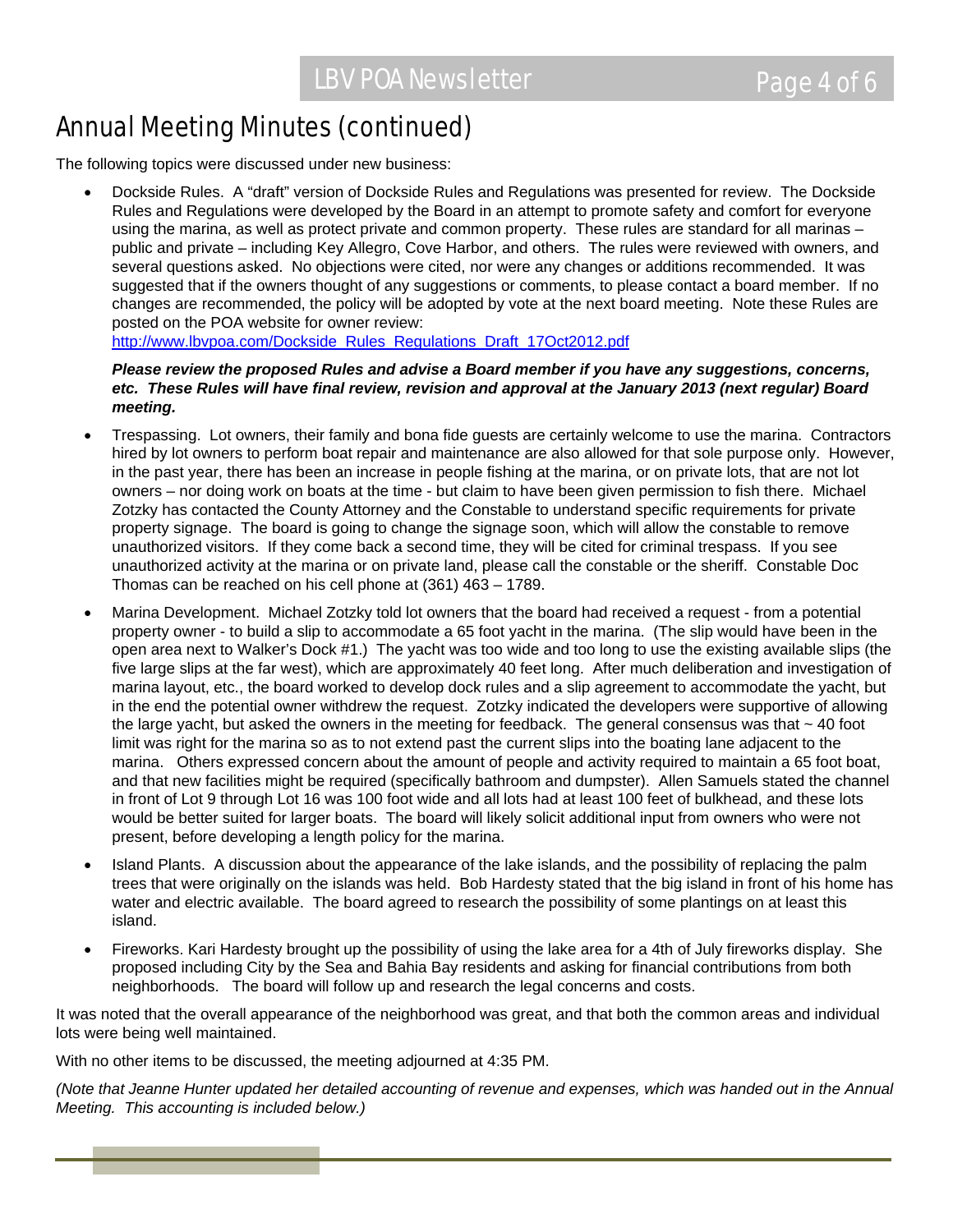# Page 5 of 6 LBV POA Newsletter

#### **LBV Property Owners' Association, Inc. Lot Owners 2013 Budget (\$000)**

|                                         | 2010          | 2011          | Projected | <b>Budget</b> |
|-----------------------------------------|---------------|---------------|-----------|---------------|
| <b>Revenues</b>                         | <b>Actual</b> | <b>Actual</b> | 2012      | 2013          |
| Fees per lot                            | \$1,600       | \$1,200       | \$1,300   | \$1,400       |
| Maintenance Fees                        | \$70.4        | \$52.8        | \$57.2    | \$61.6        |
| Mowing Charges                          | \$11.4        | \$6.7         | \$11.2    | \$11.1        |
| Developer Reimbursement                 | \$7.9         | \$16.5        | \$18.5    | \$10.0        |
| <b>Equipment Sale</b>                   | \$3.0         | \$1.1         | \$0.0     | \$0.0         |
| Other Misc/Interest                     | \$0.6         | \$0.3         | \$0.3     | \$0.3         |
| Total                                   | \$93.2        | \$77.5        | \$87.2    | \$83.0        |
|                                         |               |               |           |               |
| <b>Expenditures</b>                     |               |               |           |               |
| Water                                   | \$6.4         | \$23.3        | \$19.2    | \$20.0        |
| Mowing - Common Area                    | \$19.4        | \$18.0        | \$18.0    | \$19.2        |
| Mowing - Lots                           | \$11.0        | \$8.0         | \$10.6    | \$10.0        |
| Fertilize - Grass/Weed Control          | \$4.9         | \$5.7         | \$5.4     | \$5.4         |
| <b>Accounting Services</b>              | \$4.2         | \$4.2         | \$4.7     | \$4.8         |
| <b>General Maint</b>                    |               |               | \$2.6     | \$3.5         |
| Plants                                  | \$4.0         | \$5.1         | \$0.9     | \$2.5         |
| Insurance                               | \$2.4         | \$2.5         | \$2.5     | \$2.5         |
| Electric                                | \$3.1         | \$2.7         | \$2.6     | \$2.3         |
| Sprinkler Maint                         | \$1.9         | \$5.0         | \$0.3     | \$2.0         |
| Fertilizer - Palm Trees                 | \$4.0         | \$0.3         | \$0.7     | \$1.0         |
| <b>Street Cleaning</b>                  |               |               |           | \$1.0         |
| Flag Poles & Flags                      | \$1.3         | \$0.8         | \$1.9     | \$1.0         |
| Tree Trimming                           | \$0.0         | \$1.2         | \$0.9     | \$0.8         |
| <b>Gate Maint</b>                       | \$1.9         | \$0.9         | \$2.1     | \$0.8         |
| Office Exp/Postage/Copy                 | \$0.7         | \$0.7         | \$0.7     | \$0.8         |
| <b>AdValorem Taxes</b>                  | \$1.8         | \$0.8         | \$0.8     | \$0.6         |
| Telephone                               | \$0.5         | \$0.5         | \$0.6     | \$0.5         |
| <b>Electric Repairs</b>                 | \$3.6         | \$0.3         | \$0.7     | \$0.5         |
| Marina Repairs & Signs                  |               |               | \$1.5     | \$0.5         |
| Legal Fees                              | \$0.9         | \$0.0         | \$0.0     | \$0.2         |
| Misc Other                              | \$0.2         | \$0.4         | \$0.0     | \$0.2         |
| Install new lighting/lighting Repairs   | \$1.9         | \$0.0         | \$13.8    | \$0.0         |
| Install new stations - Sprinkler System |               | \$2.8         | \$1.0     | \$0.0         |
| Total                                   | \$74.0        | \$83.1        | \$91.5    | \$80.0        |
|                                         |               |               |           |               |
| Revenues Over (Under) Expenditures      | \$19.2        | $-$5.6$       | $-$4.3$   | \$3.0         |
| <b>Beginning Year Equity</b>            | \$46.0        | \$65.2        | \$59.6    | \$55.3        |
| <b>Year End Equity</b>                  | \$65.2        | \$59.6        | \$55.3    | \$58.3        |

|                                               | 2013 Marina Budget (\$000) | <b>Budget</b> |
|-----------------------------------------------|----------------------------|---------------|
| <b>Revenues</b>                               |                            | 2013          |
| Maintenance Fees (12 Owned Slips at \$200/yr) |                            | \$2.4         |
| <b>Expenditures</b>                           |                            |               |
| Water                                         |                            | \$0.3         |
| Electric                                      |                            | \$0.2         |
| Electric Repairs (street Lights)              |                            | \$0.0         |
| Electric repairs at owned slips               |                            | \$0.5         |
| Install water at owned slips                  |                            | \$1.0         |
| Taxes (R63854) Owned Slips                    |                            | \$0.2         |
| Misc Other                                    |                            |               |
| Total                                         |                            | \$2.2         |
| Revenues Over (Under) Expenditures            |                            | \$0.2         |
| <b>Beginning Year Equity</b>                  |                            | \$0.0         |
| <b>Year End Equity</b>                        |                            | \$0.2         |